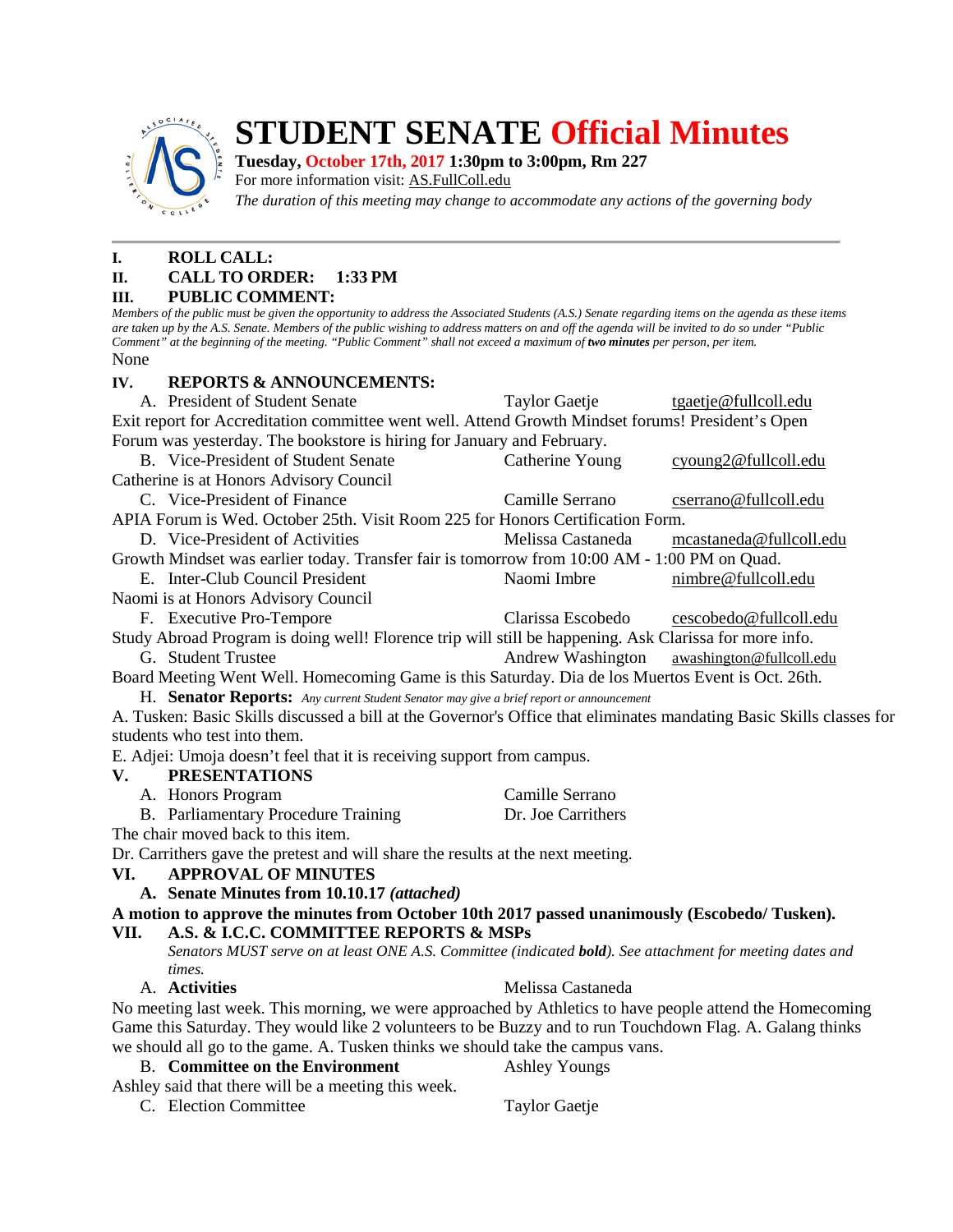*MSP to approve Election results (Escobedo/ Galang)*

#### D. Executive Council Taylor Gaetje

There will be a meeting next week.

#### E. **Finance & Budget** Camille Serrano

Meeting will be this week. The Finance meeting went well last week.

F. A.S. Benefits Task Force Camille Serrano

They met last week. Thanks to those who were there! They contacted a few businesses. G. Inter-Club Council Naomi Imbre

There was a meeting yesterday. They discussed Quad Haunt. The next deadline for club Constitutions is this Thursday so that they can be added to the agenda. There is one more Club Rush event in November after Quad Haunt.

## H. **Judicial** Patrice Sisante

There was a meeting today. The constitution passed! They discussed things in the bylaws including concerns with the Exec Pro-Tem position. Joe suggested coming up with a specific list of duties for the Exec Pro Tem if you would like it to continue. Taylor mentioned the idea of creating a VP of Records position. They also reviewed the OPM. They want to create a Senator Hours log that will be taken into consideration for Senator of the Month. They would like input on the requirement of Senators to be on CDO committees. P. Sisante has been logging attendance for Standing Committees. Please send an email to either Patrice, Stephanie, Naomi, or Joe if you will be missing any meetings. P. Sisante and C. Serrano mentioned that they would like Senators to be regularly attending the same standing committee meetings and not just picking a different meeting each week.

I. **Research, Planning, & Resolutions (RPR)** Catherine Young

There will be no meeting this week. Catherine is meeting with Rod to discuss the Water Bottle Refill Stations. They are currently rewriting the DACA resolution.

## **A motion to approve the MSP under AS and ICC Committee Reports and MSPs passed unanimously (Serrano/ Imbre)**

# **VIII. UNFINISHED BUSINESS**

A. Applicants to Serve as Student Representatives

Sarah Wheaton

Jessica Torres

#### **A motion to approve Sarah Wheaton and Jessica Torres as Student Representatives passed unanimously (Escobedo/ Galang)**

B. Approving and Swearing in New Senators

Zinnia Samra

Skylar Yin

Sergio Heziquio

**A motion to approve appointing Zinnia Samra, Skylar Yin, and Sergio Heziquio as Senators pending verification of meeting Eligibility Requirements passed unanimously (Adjei/ Escobedo).**

C. Dismissals

D. SSCCC General Assembly

E. Anaheim Ducks Partnership

Student Activities will now be selling \$35.00 tickets in their office. C. Serrano encouraged people to make advertisements about this in their classes.

F. Quad Haunt

Activities will be meeting in 229 at 1:45 PM this week. Printing contacted us regarding printing the flyer. There will be a fee for the editing of the flyer by the Printing Dept. and the printing of the flyers.

## **A motion to approve spending no more than \$150 on Quad Haunt flyers passed unanimously (Abbali/ Imbre).**

Costume Ideas: Various Sushi, Target Employees

Please help at the AS booth for this event! Thank you to those who have been attending events in the past.

# **IX. NEW BUSINESS**